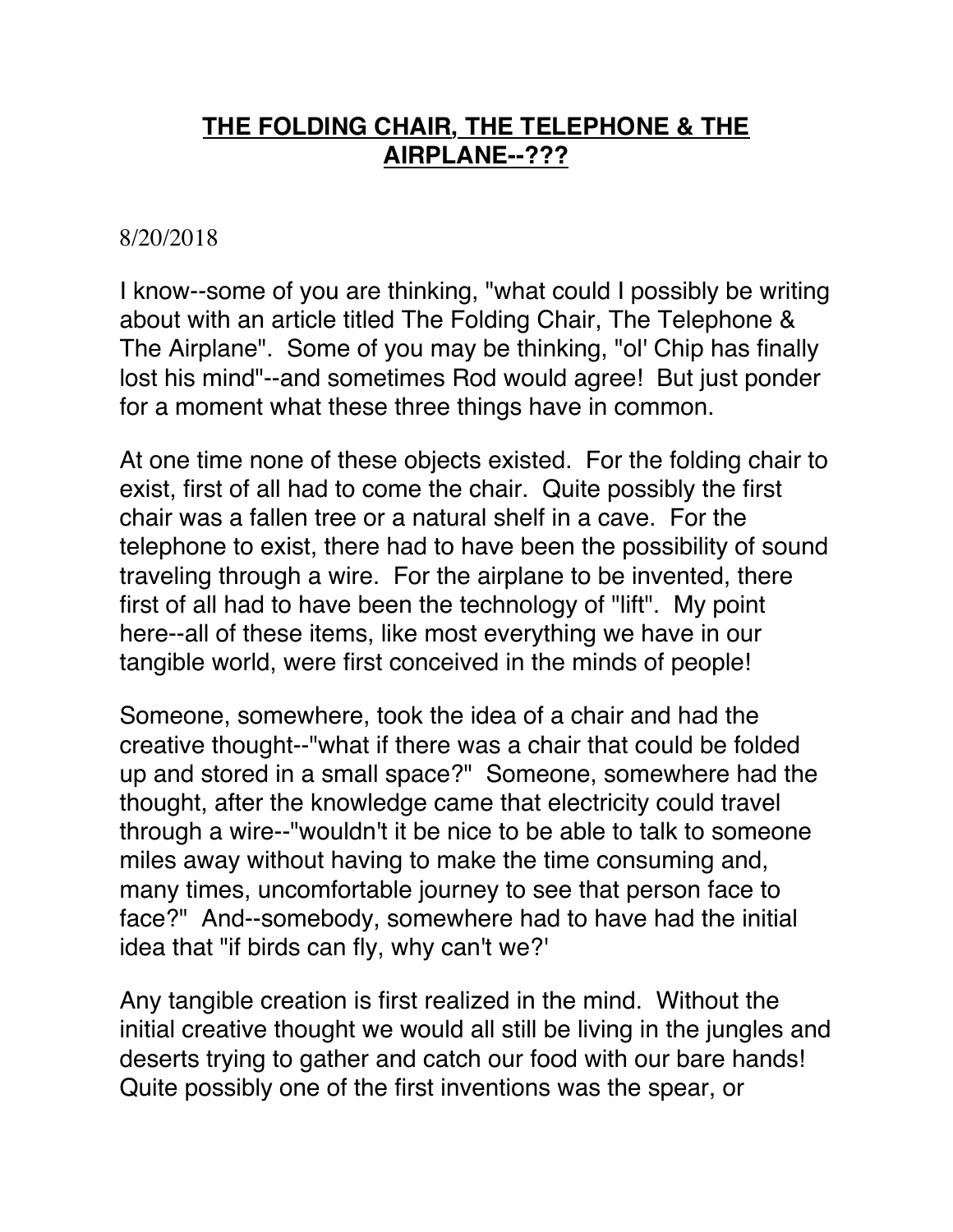sharpened stick, used to catch fish and to hunt wild game. That creative idea led to the thought that "if we could make the spear into some kind of projectile, hunting would be a lot easier. Voila! The bow and arrow!

The writer of the Christian scriptures' Book of Hebrews put it this way--

"Now faith is the substance of things hoped for as it was the substance of things which have come to pass--and it is the evidence of things unseen..…….For it is through faith we understand that the worlds were created by the word of God so that the things which are seen came to be from those which are not seen."

The creative idea, followed by the faith something can be accomplished, is the beginning of all things! Just as "the word of God" created the heavens and the earth, so we, as co-creators with God, create our worlds from our thoughts, words and actions. FAITH--that we can bring our creative ideas into reality will cause those creative ideas to manifest in our physical world!

Whether we are baking a cake, writing a song or tackling some perceived troublesome situations in our lives, the answers lie in believing in our creative ideas, given to us by the Mind of God, and following through to bring those ideas (things unseen) into physical realization (things which have come to pass)!

We should live our lives totally open to the flow of our creative ideas and, through our faith we will accomplish them, if we go forward never doubting that those ideas will come to pass! Think positive--act on those creative ideas--and create the life you want to live!

"LIFE IS GOOD--ALL IS WELL--AND WE ARE TRULY